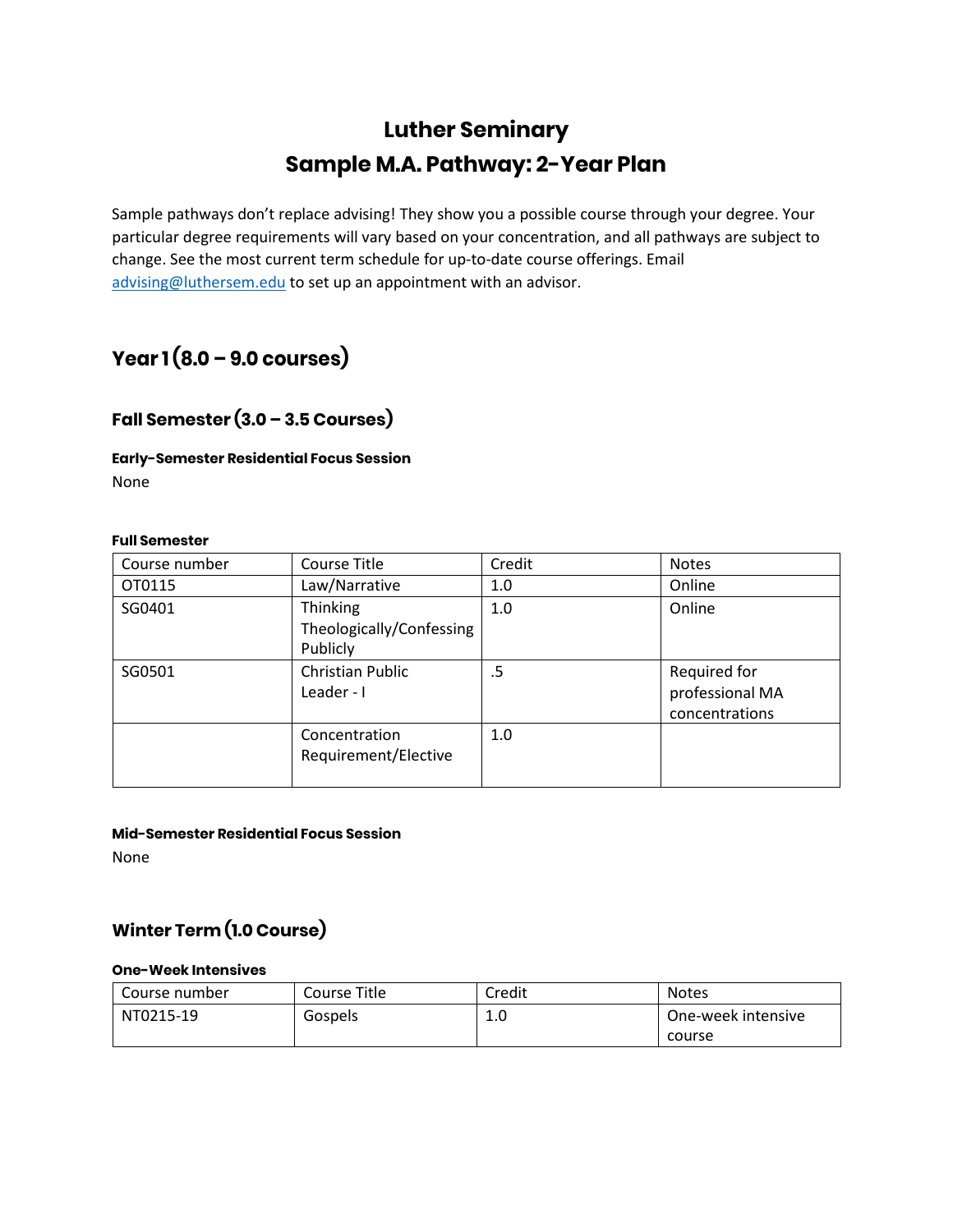# **Spring Semester (3.0 – 3.5 Courses)**

| Course number | Course Title                                   | Credit | <b>Notes</b>                                                                                                            |
|---------------|------------------------------------------------|--------|-------------------------------------------------------------------------------------------------------------------------|
| SG0405        | Leading Christian<br>Communities in<br>Mission | 1.0    | Class meets online<br>and/or residentially for<br>ten weeks after the<br>early-semester<br>residential focus<br>session |
| ST0440        | Triune God and the<br>World                    | 1.0    | Class meets online<br>and/or residentially for<br>ten weeks after the<br>early-semester<br>residential focus<br>session |

### **Early-Semester Residential Focus Session**

### **Full Semester**

| Course number | Course Title                           | Credit | <b>Notes</b>                                      |
|---------------|----------------------------------------|--------|---------------------------------------------------|
| SG0502        | <b>Christian Public</b><br>Leader - II |        | Required for<br>professional MA<br>concentrations |
|               | Concentration<br>Requirement/Elective  | 1.0    |                                                   |

#### **Mid-Semester Residential Focus Session**

None

## **Summer Term (1.0 Course)**

| Course number | Course Title                          | Credit | Notes |
|---------------|---------------------------------------|--------|-------|
|               | Concentration<br>Requirement/Elective | ⊥.∪    |       |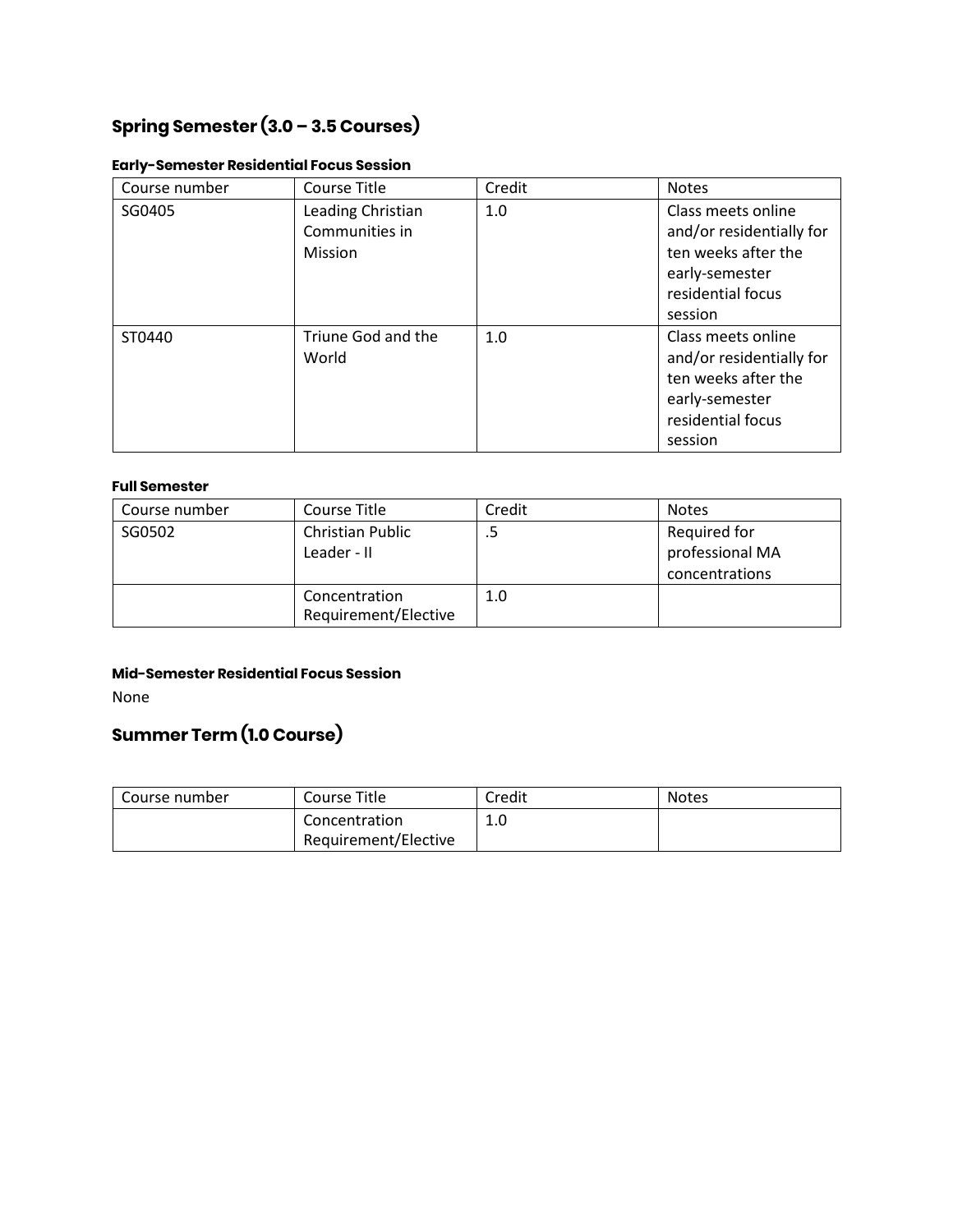# **Year 2 (8.0 courses)**

# **Fall Semester (3.0 Courses)**

### **Early-Semester Residential Focus Session**

None

### **Full Semester**

| Course number | Course Title                            | Credit | <b>Notes</b>                                 |
|---------------|-----------------------------------------|--------|----------------------------------------------|
| <b>HC0305</b> | History I                               | 1.0    | Online and residential<br>sections available |
|               | Concentration<br>Requirements/Electives | 1.0    |                                              |

### **Mid-Semester Residential Focus Session**

| Credit<br>Course Title<br>Course number      | <b>Notes</b>                                                                                                                                   |
|----------------------------------------------|------------------------------------------------------------------------------------------------------------------------------------------------|
| Concentration<br>1.0<br>Requirement/Elective | Class meets online<br>and/or residentially for<br>five weeks each both<br>before and after the<br>mid-semester<br>residential focus<br>session |

## **Winter Term (0.0 Courses)**

### **Spring Semester (3.0 Courses)**

### **Early-Semester Residential Focus Session**

None

### **Full Semester**

| Course number    | Course Title | Credit | <b>Notes</b>                                 |
|------------------|--------------|--------|----------------------------------------------|
| HC0307           | History II   | 1.0    | Online and residential<br>sections available |
| Capstone Project |              |        |                                              |